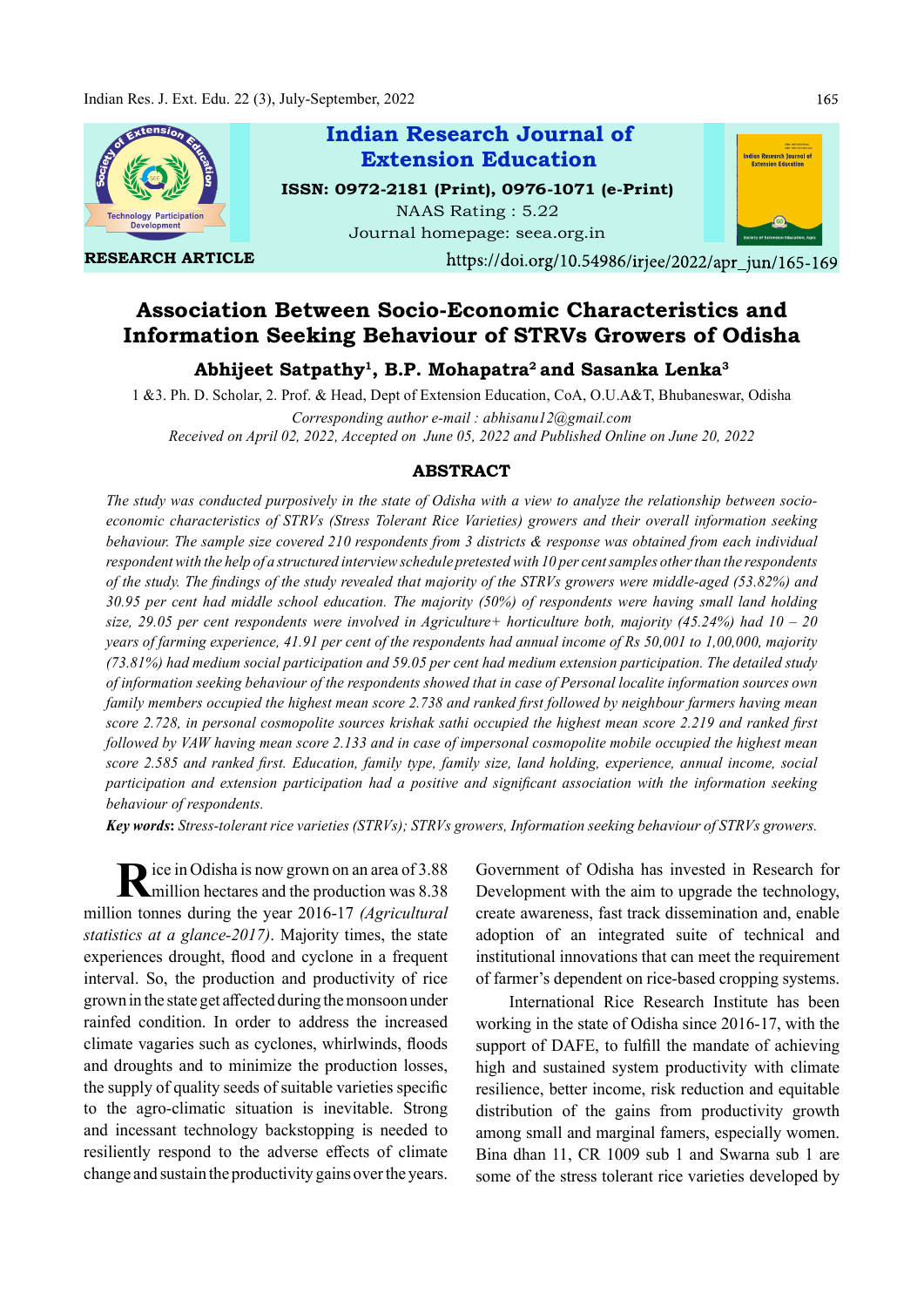IRRI and have distinct advantage of withstanding the stress conditions such as flood and drought over other varieties (Annual report-2018, IRRI-Odisha project). Stress-tolerant rice varieties (STRVs) help farmers to mitigate the risk of abiotic stresses and assure a good harvest, hold immense potential. Keeping this in view, the following study was undertaken with the objective to determine the "association between socio-economic characteristics and information seeking behaviour of STRVs growers of Odisha".

## METHODOLOGY

In this study, Ex-post-facto research design was used. This design is appropriate because the phenomenon has already occurred. The state of Odisha was selected purposively because there are increased climate vagaries such as cyclones, whirlwinds, floods and droughts in the state and STRVs can play a major role in increasing the production and productivity of rice in the state. The present study was conducted in three districts namely Puri, Kalahandi and Bhadrak randomly selected for the study. The districts contribute major share to the rice production of Odisha and are aff ected by various stresses frequently. The blocks, gram panchayats and villages were selected randomly and from 12 villages 210 respondents were selected through proportionate random sampling method. The study was conducted in Nimapada and Pipli blocks of Puri district, Kalampur and Bhawanipatna blocks of Kalahandi district and Bhandaripokhari and Dhamnagar blocks of Bhadrak district of Odisha. The primary data were collected through personal interview method with the help of pre-tested interview schedule, which was prepared on the basis of objectives of investigation and variables. The interview schedule was thoroughly discussed with the member of the advisory committee and their suggestions were incorporated. The statistical tests and procedures were used for analyzing the data with the help of statistical tools like mean, S.D., frequency, per centage and correlation were used for the analysis of data.

## RESULTS AND DISCUSSION

Socio-economic profile of STRVs growers: It was from evident from Table 1 that total sample was dominated by 85.71 per cent of farmers and 14.29 per cent of farm women, majority (53.82%) of the STRVs growers belonged to the category of the middle-aged group, followed by old age group (34.76%) and only a few

| Table 1. Socio- economic profile of STRVs growers |  |  |  |
|---------------------------------------------------|--|--|--|
|---------------------------------------------------|--|--|--|

| <b>Traits</b>            | Category                  | No.            | $\frac{0}{0}$ |
|--------------------------|---------------------------|----------------|---------------|
|                          | Male                      | 180            | 85.71         |
| Gender                   | Female                    | 30             | 14.29         |
|                          | Young (Up to 30 years)    | 24             | 11.42         |
| Age                      | Middle aged (30-50 years) | 113            | 53.82         |
|                          | Old (above 50 years)      | 73             | 34.76         |
|                          | Illiterate                | $\tau$         | 3.34          |
|                          | Can read and write        | 20             | 9.52          |
| Education                | Primary school            | 62             | 29.52         |
|                          | Middle school             | 65             | 30.95         |
|                          | High school               | 47             | 22.38         |
|                          | Graduate and above        | 9              | 4.29          |
| Family type              | Nuclear                   | 94             | 44.77         |
|                          | Joint                     | 116            | 55.23         |
|                          | Small $(\leq 5)$          | 124            | 59.06         |
| Family size<br>(Members) | Medium $(6-10)$           | 76             | 36.18         |
|                          | Large $(>10)$             | 10             | 4.76          |
|                          | Marginal                  | 82             | 39.05         |
|                          | Small                     | 105            | 50            |
| Size of land             | Semi-medium               | 19             | 9.04          |
| holding                  | Medium                    | $\overline{4}$ | 1.91          |
|                          | Large                     | $\theta$       | $\mathbf{0}$  |
|                          | Agriculture               | 47             | 22.38         |
|                          | Agri.+ Horti.             | 61             | 29.05         |
|                          | Agri.+ AH                 | 41             | 19.53         |
|                          | Agri.+ Mushroom           | $\overline{4}$ | 1.91          |
| Occupation               | Agriculture+ Fishery      | 3              | 1.42          |
|                          | Agriculture+ Business     | 18             | 8.58          |
|                          | Agriculture+ service      | 3              | 1.42          |
|                          | Agriculture+ wage labour  | 33             | 15.71         |
|                          | $<$ 10 years              | 28             | 13.33         |
| Farming                  | Above 10 - 20 years       | 95             | 45.24         |
| Experience               | Above 20 - 30 years       | 71             | 33.81         |
|                          | $>30$ years               | 16             | 7.62          |
|                          | $<$ 50,000                | 83             | 39.52         |
| Annual                   | $50,001 - 1,00,000$       | 88             | 41.91         |
| income                   | $> 1$ Lakh                | 39             | 18.57         |
|                          | Low                       | 43             | 20.48         |
| Social                   | Medium                    | 155            | 73.81         |
| participation            | High                      | 12             | 5.71          |
|                          | Mean                      |                | 11.53         |
|                          | S.D.                      |                | 1.31          |
|                          | Low                       | 58             | 27.62         |
| Extension                | Medium                    | 124            | 59.05         |
| Participation            | High                      | 28             | 13.33         |
|                          | Mean                      |                | 13.38         |
|                          | S.D.                      |                | 2.84          |
|                          |                           |                |               |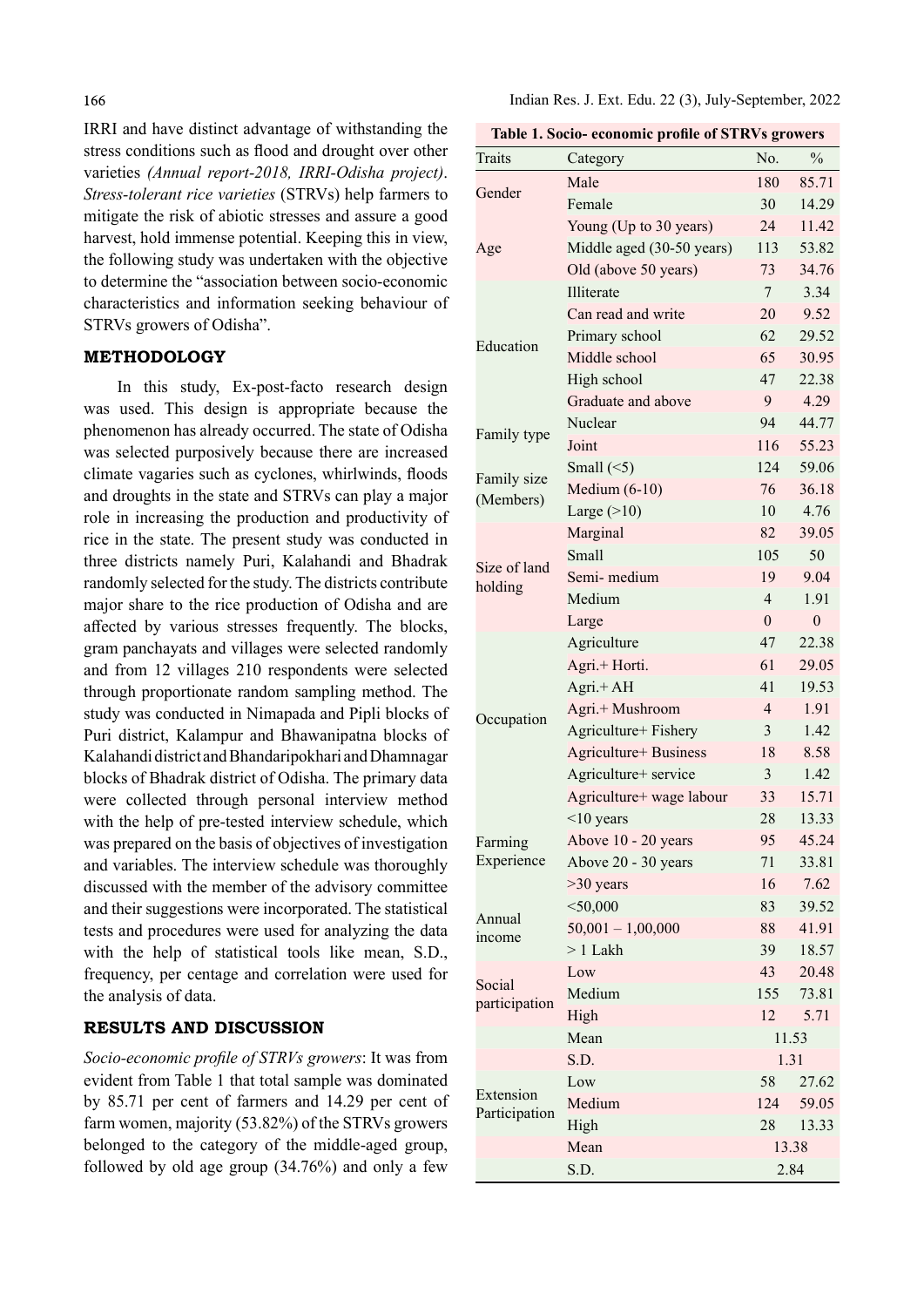### Indian Res. J. Ext. Edu. 22 (3), July-September, 2022

(11.42%) were in the young age group category. The data revealed that, majority (30.95%) belonged to middle school category followed by primary school (29.52%), high school (22.38%), can read and write (9.52%), graduate and above (4.29%) and only a few (3.34%) were illiterate. The data revealed that the majority of the STRVs growers (55.23%) belonged to joint family while the rest (44.77%) belonged to the nuclear family. Hence, the dominance of joint family system is there. It was observed that majority of STRVs growers (59.06%) belonged to small family size followed by 36.18 per cent of farmers had medium family and only 4.76 per cent farmers belonged to large family size.

It was also evident from the above table that 50% of the farmer belongs to small land holding category, followed by (39.05%) marginal land holding category, (9.04%) semi- medium land holding category, and only 1.91 per cent were belonging to large land holding category. It was clear that majority (29.05%) of STRVs growers possessed both agriculture+ horticulture as their occupation followed by Agriculture only  $(22.38\%)$ , agriculture + animal husbandry  $(19.53\%)$ , agriculture + wage labour  $(15.71\%)$ , agriculture + business (8.58%), agriculture + mushroom cultivation (1.91%) and agriculture+ service (1.42%) and agriculture+ fishery  $(1.42\%)$  respectively.

It was observed from the above table that majority (45.24%) of STRVs growers were found to have above 10- up to 20 years of farming experience followed by 33.81 per cent having above 20- up to 30 years of farming experience and 13.33 per cent having up to 10 years of farming experience while only 7.62 per cent of STRVs growers were found to have more than 30 years of farming experience. The results showed that large number of respondents (41.91%) belonged to medium annual income category, followed by 39.52 per cent of them belonged to low annual income category. While, 18.57 per cent of them belonged to high annual income category.

The perusal of data indicates that 73.81 per cent of respondents had medium level of social participation followed by 20.48 per cent low and 5.71 per cent of high social participation, the mean score of social participation was 11.53 and S.D. was 1.31. The table also presents the data regarding extension participation of respondents. It was observed from the table that majority (59.05%) of the respondents had a medium extension participation followed by 27.62

per cent of low extension participation and 13.33 per cent of high extension participation, the mean score of extension participation was 13.38 and S.D. was 2.84. The findings were to most extent confirmative with the findings of Sharma et al.,  $(2016)$  and Samarpitha et al., (2016)

Information seeking behaviour of STRVs growers: Table 2 showed that in case of Personal localite information sources own family members occupied the highest mean score 2. 738 and ranked 1st, followed by neighbour farmers, progressive farmers, relative farmers, local input dealer and local leaders with mean scores of 2.728, 2.176, 2.7, 1.728, 1.114 and ranked 2nd, 3rd, 4th, 5<sup>th</sup> and 6th respectively in order of preference. Own family members got the highest preference by the respondents, because these sources are easily available to the farmers at the local level and they can easily gain information and share their ideas with them than any outsiders.

From the above Table 2, it is evident that in case of personal cosmopolite information sources krushak sathi occupied the highest mean score 2.219 and ranked 1st, followed by VAW, NGOs, AAO, VAS, AHO, SMS From KVKs, and input dealers of nearby town with mean scores of 2.133, 1.947, 1.695, 1.319, 1.285, 1.152, 1.085 and ranked 2nd, 3rd, 4th, 5th, 6th, 7th, and 8th respectively in order of their preference. The krushak sathi served as the most important source of information, the reason might be that these sources are easily accessible to the farmers and it is preferred by them to share their ideas with krushak sathi and get information regarding various issues than any other sources.

From the above Table 2, it was clear that in case of impersonal cosmopolite information sources Mobile phone occupied the highest mean score 2.585 and ranked 1st, followed by T.V., posters, newspapers, farm literatures (folders, leaflets, etc.), internet, film shows and radio with mean scores of 2.457, 2.223, 1.9, 1.790, 1.638, 1.361, 1.157 and ranked 2nd, 3rd, 4th, 5th, 6th, 7th, and 8th respectively in order of their preferences. The findings were to some extent confirmative with the findings of *Ghosh et al.*,  $(2022)$ 

It is clear from Table 3 that the majority 67.14 per cent of the respondents showed a medium level of information seeking behaviour followed by 19.05 per cent respondents having low level of information seeking behaviour and only 13.81 per cent of respondents showed low level of information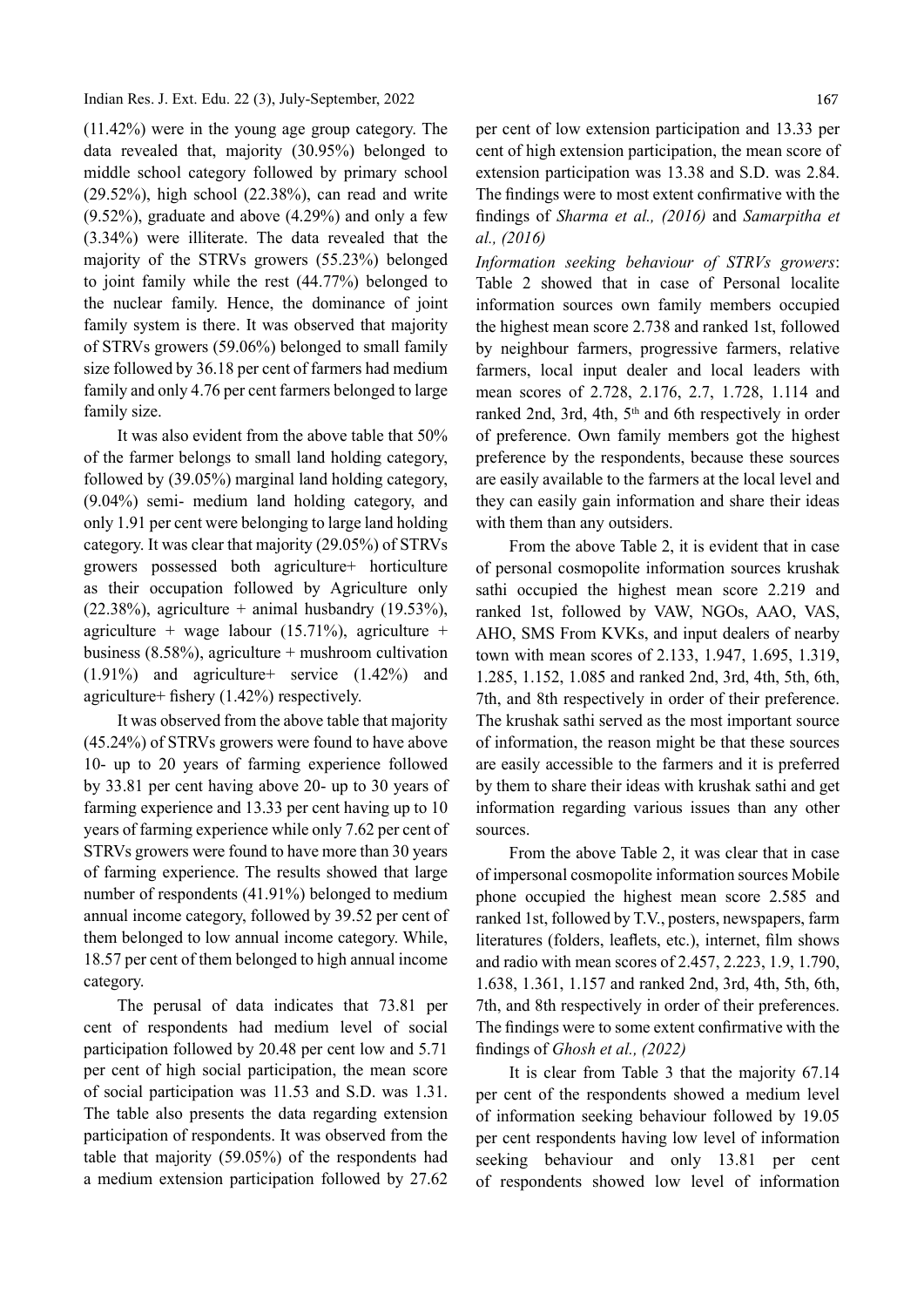Table 2. Analysis of information seeking behaviour of the STRVs growers

|                         |                      |               | $\sim$     |               |          |                 |             |                |
|-------------------------|----------------------|---------------|------------|---------------|----------|-----------------|-------------|----------------|
| Category                | <b>STRVs</b> growers |               |            |               |          |                 |             |                |
|                         | Regular              |               | Occasional |               | Never    |                 |             |                |
| Personal Localite       | No.                  | $\frac{0}{0}$ | No.        | $\frac{0}{0}$ | No.      | $\frac{0}{0}$   | <b>MS</b>   | Rank           |
| Own family members      | 155                  | 73.81         | 55         | 26.19         | $\theta$ | $\overline{0}$  | 2.738       | $\mathbf I$    |
| Neighbor farmers        | 153                  | 72.86         | 57         | 27.14         | $\theta$ | $\theta$        | 2.728       | $\mathbf{H}$   |
| <b>Relative farmers</b> | 48                   | 22.86         | 153        | 71.9          | 11       | 5.24            | 2.176       | IV             |
| Progressive farmer      | 150                  | 71.43         | 57         | 27.15         | 3        | 1.42            | 2.7         | III            |
| Local leader            | $\mathbf{1}$         | 0.48          | 22         | 10.47         |          | 187 89.05       | 1.114       | VI             |
| Local input dealer      | 17                   | 8.09          | 119        | 56.67         | 74       | 35.24 1.728     |             | $\overline{V}$ |
| Personal Cosmopolite    |                      |               |            |               |          |                 |             |                |
| Krushak sathi           | 66                   | 31.43         | 124        | 59.05         | 20       |                 | 9.52 2.219  | $\mathbf{I}$   |
| <b>VAW</b>              | 57                   | 27.13         | 124        | 59.06         | 29       | 13.81           | 2.133       | $\mathbf{I}$   |
| AAO                     | 25                   | 11.91         | 96         | 45.72         | 89       |                 | 42.37 1.695 | IV             |
| <b>AHO</b>              | $\overline{7}$       | 3.34          | 46         | 21.89         |          | 157 74.77 1.285 |             | VI             |
| <b>VAS</b>              | 10                   | 4.76          | 47         | 22.39         |          | 153 72.85 1.319 |             | $\overline{V}$ |
| <b>SMS</b> from KVK     | $\theta$             | $\theta$      | 32         | 15.24         |          | 178 84.76       | 1.152       | <b>VII</b>     |
| <b>NGOs</b>             | 39                   | 18.57         | 121        | 57.63         | 50       | 23.8            | 1.947       | III            |
| Input dealers           | $\mathbf{1}$         | 0.48          | 16         | 7.62          | 193      | 91.9            | 1.085       | <b>VIII</b>    |
| Impersonal cosmopolite  |                      |               |            |               |          |                 |             |                |
| Radio                   | 3                    | 1.43          | 27         | 12.86         |          | 180 85.71       | 1.157       | <b>VIII</b>    |
| Television              | 110                  | 52.38         | 86         | 40.96         | 14       | 6.66            | 2.457       | $\mathbf{I}$   |
| Newspaper               | 48                   | 22.86         | 93         | 44.28         | 69       | 32.85           | 1.9         | IV             |
| Farm literature         | 23                   | 10.95         | 120        | 57.14         | 67       | 31.91           | 1.790       | V              |
| Posters/charts          | 56                   | 26.66         | 145        | 69.05         | 9        | 4.29            | 2.223       | III            |
| Film shows              | 5                    | 2.38          | 66         | 31.43         |          | 139 66.09       | 1.361       | VII            |
| Mobile                  | 136                  | 64.76         | 61         | 29.05         | 13       | 6.19            | 2.585       | $\mathbf I$    |
| Internet                | 39                   | 18.57         | 56         | 26.67         |          | 115 54.76 1.638 |             | VI             |

## seeking behaviour.

Association of socio-economic characteristics with overall information seeking behaviour of the respondents : It was observed from Table 4 that education, family type, family size, land holding, experience, annual income, social participation and extension participation had a positive and significant association with the overall information seeking behaviour of respondents. Gender and occupation were negatively correlated with overall information seeking behaviour of respondents.

## **CONCLUSION**

The study indicated that majority of the respondents belonged to the middle age group, had received middle school level education, having a small size of land holding, having medium social participation and extension participation, It was clear that in case of personal localite sources of information own family members occupied the highest mean score 2.738 and ranked 1st, in case of personal cosmopolite Indian Res. J. Ext. Edu. 22 (3), July-September, 2022

Table 3. Distribution of respondents according to their overall information seeking behaviour

| Categories (score value) |                     |
|--------------------------|---------------------|
|                          | 40 19.05            |
|                          | 141 67.14           |
|                          | 29 13.81            |
|                          |                     |
| $S.D. = 4.29$            |                     |
|                          | No. $\%$<br>210 100 |

Table 4. Association of socio-economic characteristics with overall information seeking behaviour of the respondents

| Variables                                    | Information |  |  |  |
|----------------------------------------------|-------------|--|--|--|
|                                              | source      |  |  |  |
| Gender                                       | $-.417**$   |  |  |  |
| Age                                          | .007        |  |  |  |
| Education                                    | .468**      |  |  |  |
| Family type                                  | $.148*$     |  |  |  |
| Family size                                  | $.154*$     |  |  |  |
| Land Holding                                 | $.430**$    |  |  |  |
| Occupation                                   | $-172**$    |  |  |  |
| Experience                                   | $.118*$     |  |  |  |
| Annual income                                | $.537**$    |  |  |  |
| Social participation                         | $.188**$    |  |  |  |
| <b>Extension participation</b>               | $.579**$    |  |  |  |
| ** Significant at the 0.01 level (2-tailed). |             |  |  |  |
| *Significant at the 0.05 level (2-tailed).   |             |  |  |  |

krushak sathi occupied the highest mean score 2.219 and ranked 1st and in case of impersonal cosmopolite sources mobile occupied the highest mean score 2.585 and ranked 1st whereas in case of overall information seeking behaviour the majority 67.14 per cent of the respondents showed a medium level of information seeking behaviour. Education, family type, family size, land holding, experience, annual income, social participation and extension participation had a positive and significant association with the information seeking behaviour of respondents. Gender and occupation were negatively correlated with overall information seeking behaviour of respondents. It is therefore recommended to lay emphasis on personal cosmopolite sources of information for better and faster outreach to the target farmers. This will be helpful in providing the correct and updated information to the farmers with accuracy and authenticity.

## CONFLICTS OF INTEREST

The authors have no conflicts of interest.